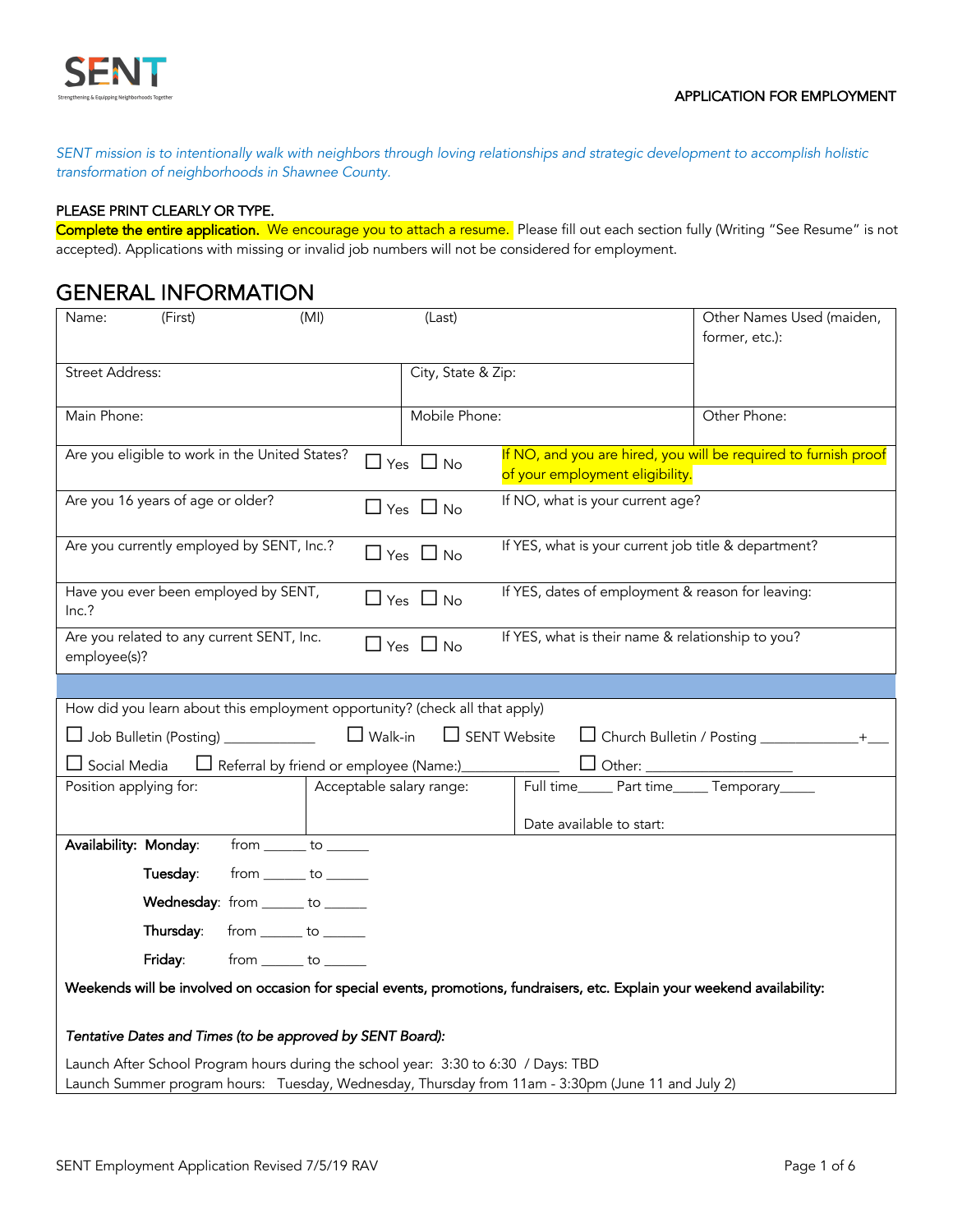

### EDUCATION

|                                                                                                                  |              | Did you              | If No, # of<br>years left to | If Yes, date |                 |
|------------------------------------------------------------------------------------------------------------------|--------------|----------------------|------------------------------|--------------|-----------------|
| Name of School                                                                                                   | City / State | graduate?            | graduate                     | Graduated    | Degree received |
| High School:                                                                                                     |              | $\Box$ Yes $\Box$ No |                              |              |                 |
| GED:                                                                                                             |              | $\Box$ Yes $\Box$ No |                              |              |                 |
| Other School:                                                                                                    |              | $\Box$ Yes $\Box$ No |                              |              |                 |
| College:                                                                                                         |              | $\Box$ Yes $\Box$ No |                              |              |                 |
| College:                                                                                                         |              | $\Box$ Yes $\Box$ No |                              |              |                 |
| Other credentials, licenses, professional affiliations which are relevant to the job for which you are applying. |              |                      |                              |              |                 |
|                                                                                                                  |              |                      |                              |              |                 |

# SKILLS & TRAINING *(Applicable to position)*

Please list technical, clerical, trade, skills that are relevant to this position. Include relevant computer systems and software which you have a working knowledge. Include CPR, Lifeguard Training, and first Aid. Note your level of proficiency and/or expiration dates. Include marketing abilities, languages, certifications.

| <b>TYPE</b> | LEVEL OF PROFICIENCY | <b>EXPIRATION DATE</b> |
|-------------|----------------------|------------------------|
|             |                      |                        |
|             |                      |                        |
|             |                      |                        |
|             |                      |                        |
|             |                      |                        |
|             |                      |                        |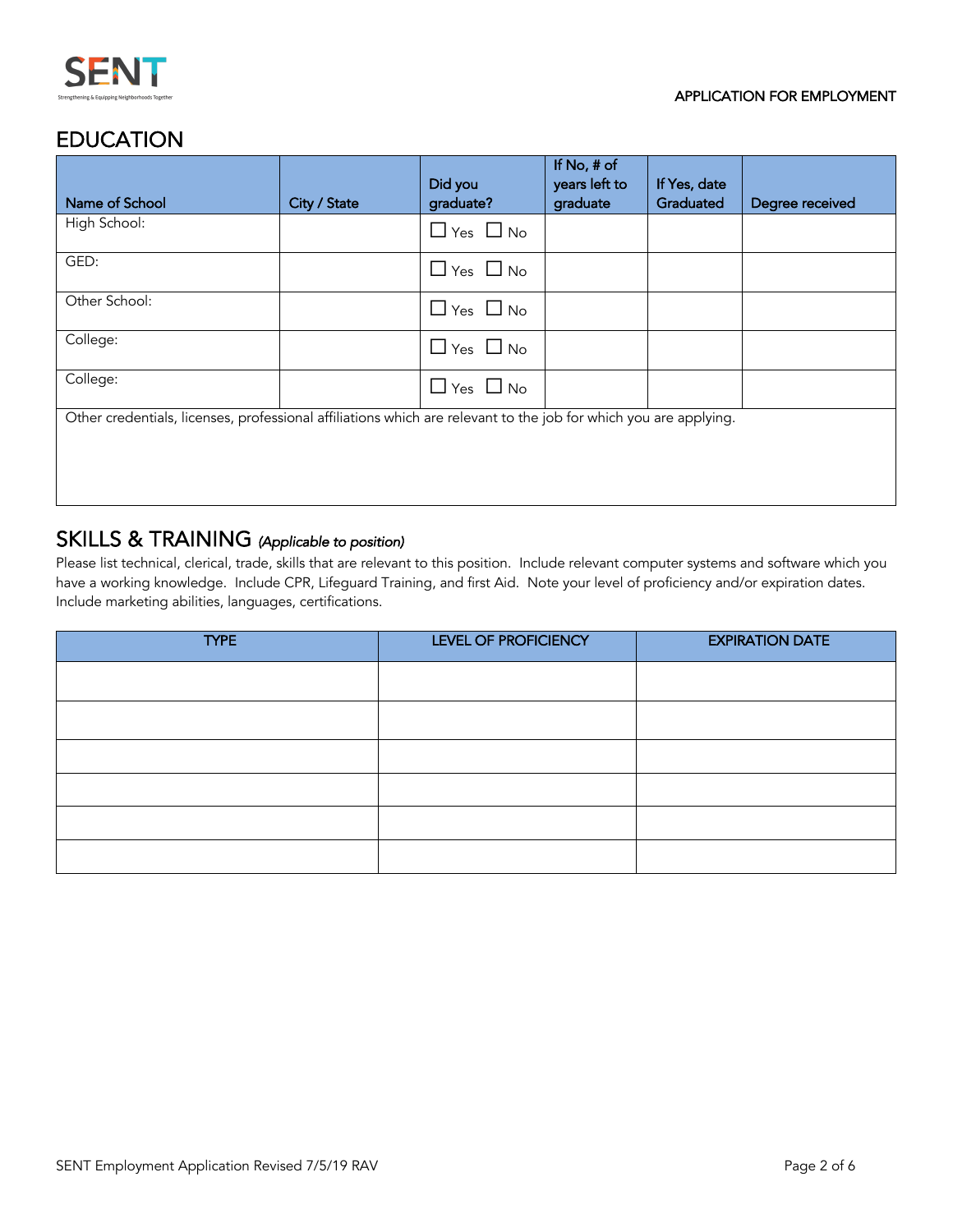

## WORK EXPERIENCE

Please detail your work history. Begin with your current or most recent employer. If you held multiple positions with the same organization, detail each position *separately*. Attach additional sheets if necessary. Please explain any gaps in employment. Include full-time military or volunteer commitments.

| PLEASE DO NOT complete this information with the notation "See Resume." |                                     |                                         |
|-------------------------------------------------------------------------|-------------------------------------|-----------------------------------------|
| Organization Name (most recent employer) & Dates of Employment:         | Full-time<br>Part-time              | Starting Salary: _____<br>Final Salary: |
| Title(s):                                                               | Supervisor's Name & Contact Number: |                                         |
| Primary duties:                                                         | Reason for Leaving:                 |                                         |

| Organization Name (most recent employer) & Dates of Employment: | Full-time<br>Part-time              | Starting Salary: __<br>Final Salary: |
|-----------------------------------------------------------------|-------------------------------------|--------------------------------------|
| Title(s):                                                       | Supervisor's Name & Contact Number: |                                      |
| Primary duties:                                                 | Reason for Leaving:                 |                                      |

| Organization Name (most recent employer) & Dates of Employment: | Full-time<br>Part-time              | Starting Salary: _<br>Final Salary: |
|-----------------------------------------------------------------|-------------------------------------|-------------------------------------|
| Title(s):                                                       | Supervisor's Name & Contact Number: |                                     |
| Primary duties:                                                 | Reason for Leaving:                 |                                     |

| Organization Name (most recent employer) & Dates of Employment: | Full-time<br>Part-time | Starting Salary: ______<br>Final Salary: |
|-----------------------------------------------------------------|------------------------|------------------------------------------|
| Title(s):                                                       |                        | Supervisor's Name & Contact Number:      |
| Primary duties:                                                 | Reason for Leaving:    |                                          |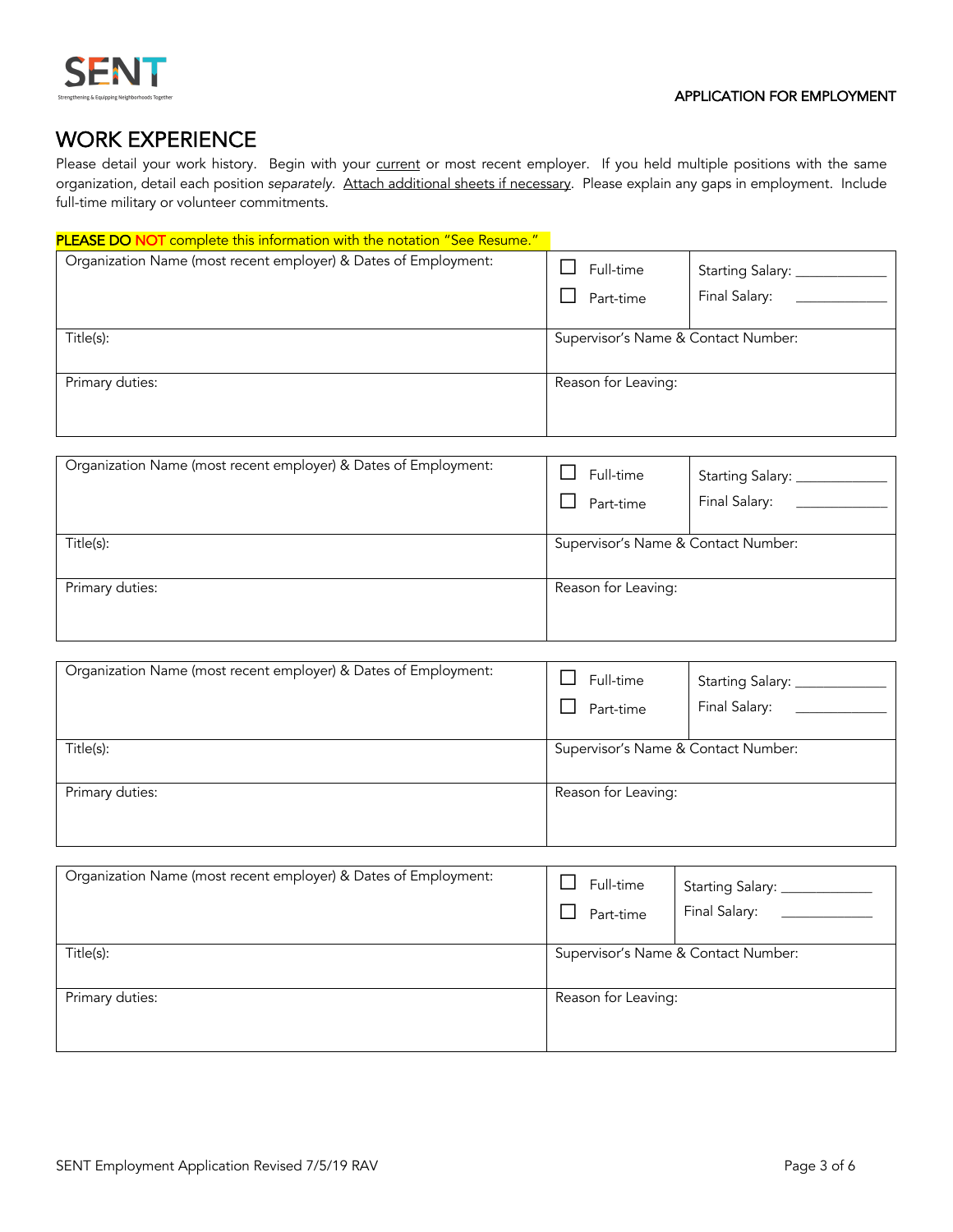

#### **OTHER**

Is there any reason that would prevent you from performing the essential functions of the position for which you are applying?

 $\Box$  Yes  $\Box$  No

Explain:

Is there any other information you feel the SENT, Inc. should know about you?

Explain:

Why are you interested in this position?

Explain:

### PROFESSIONAL REFERENCES

| Name | <b>Email Address</b> | Phone | <b>Business Name</b><br>and Position | <b>Time Known</b> |
|------|----------------------|-------|--------------------------------------|-------------------|
|      |                      |       |                                      |                   |
|      |                      |       |                                      |                   |
|      |                      |       |                                      |                   |
|      |                      |       |                                      |                   |
|      |                      |       |                                      |                   |
|      |                      |       |                                      |                   |

### PERSONAL REFERENCES

| Name | <b>Email Address</b> | Phone | <b>Business Name</b><br>and Position | <b>Time Known</b> |
|------|----------------------|-------|--------------------------------------|-------------------|
|      |                      |       |                                      |                   |
|      |                      |       |                                      |                   |
|      |                      |       |                                      |                   |
|      |                      |       |                                      |                   |
|      |                      |       |                                      |                   |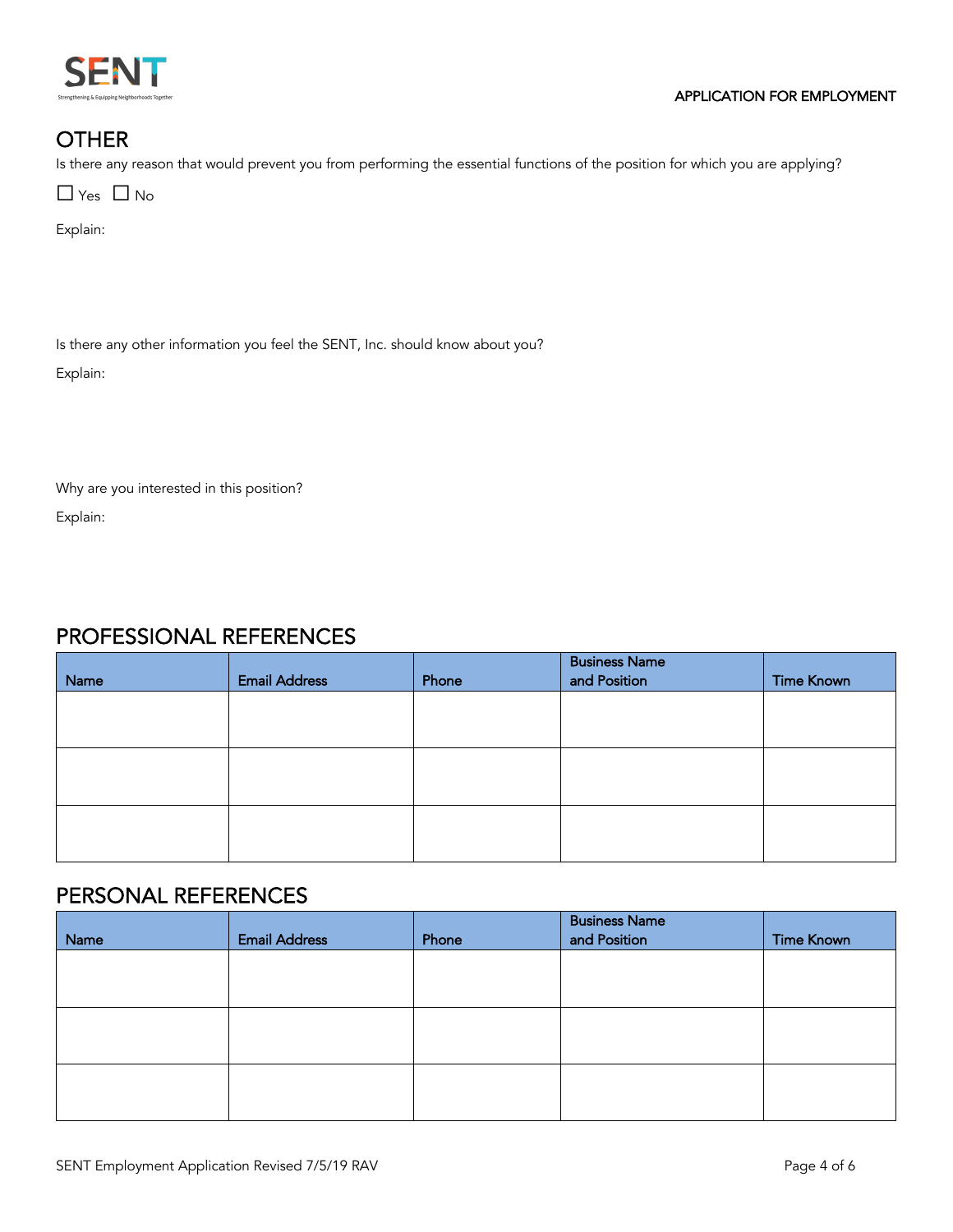

#### BACKGROUND INFORMATION

#### *Authorization for Release of Information*

I hereby request and authorize a criminal multi-state background check & offender registry search to furnish the SENT, Inc. with criminal history record information as described in K.S.A. 22-4701 (b). I voluntarily waive all rights of recourse and release the SENT, Inc. and Research Information Services from liability for compliance with this authorization.

| Full Name                                                                                                                                                                                                                           | Last   | First | Middle |     |
|-------------------------------------------------------------------------------------------------------------------------------------------------------------------------------------------------------------------------------------|--------|-------|--------|-----|
|                                                                                                                                                                                                                                     |        |       |        |     |
| Current address <b>Current</b> and the set of the set of the set of the set of the set of the set of the set of the set of the set of the set of the set of the set of the set of the set of the set of the set of the set of the s |        |       |        |     |
|                                                                                                                                                                                                                                     | Street | City  | State  | Zip |
|                                                                                                                                                                                                                                     |        |       |        |     |
|                                                                                                                                                                                                                                     |        |       | Date:  |     |

*In a good faith effort by the SENT, Inc., to ensure a healthy and safe environment for our youth activities and programs so the SENT, Inc. may comply with K.S.A. 65-516, which prohibits us from employing certain persons in a facility that cares for children, please answer the following questions.* 

#### HAVE YOU EVER:

|                                    | 1. Plead guilty or been convicted of a criminal offense?                                  |                                                                                                                                     |
|------------------------------------|-------------------------------------------------------------------------------------------|-------------------------------------------------------------------------------------------------------------------------------------|
|                                    |                                                                                           |                                                                                                                                     |
|                                    | 2. Had a felony conviction under the controlled substance act:                            |                                                                                                                                     |
|                                    |                                                                                           |                                                                                                                                     |
| children?                          |                                                                                           | 3. Had a misdemeanor or felony conviction of a crime against persons, a sexual offense, a crime affecting family relationships or   |
|                                    |                                                                                           |                                                                                                                                     |
|                                    | committed an act which, if committed by an adult, would be a felony?                      | 4. Been adjudicated (found or determined in a court of law to be) a juvenile offender, delinquent, or miscreant because of having   |
|                                    | 5. Committed physical, mental, sexual, or emotional abuse or neglect as validated by SRS? |                                                                                                                                     |
| $\Box$ Yes $\Box$ No               |                                                                                           |                                                                                                                                     |
| abuse?                             |                                                                                           | 6. Had a child declared, in a court of law, to be deprived or in need of care based on allegation of physical, mental, or emotional |
| $\Box$ Yes $\Box$ No               |                                                                                           |                                                                                                                                     |
| 7. Had parental rights terminated? |                                                                                           |                                                                                                                                     |
|                                    |                                                                                           |                                                                                                                                     |
|                                    |                                                                                           |                                                                                                                                     |